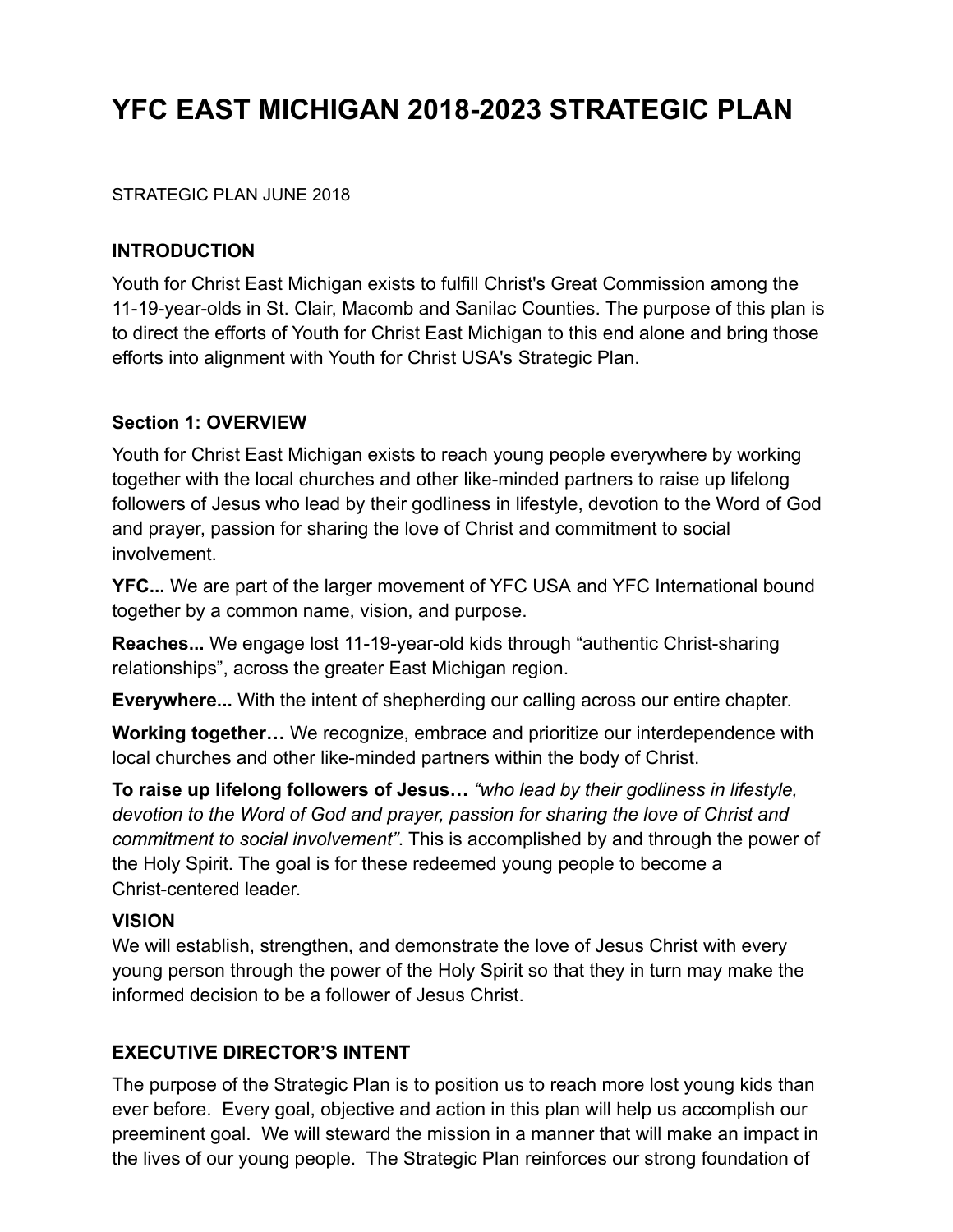relational evangelism, a 3Story way of life (God's story, my story and your story), practicing the Five Essentials, partnering with the local church, and supporting more and better leaders in authentic Christ-sharing relationships with lost kids.

The preeminent goal of this strategic plan is for YFC East Michigan to increase the number of lost teens who are in Christ-sharing relationships with one of our staff, volunteers or student leaders from 491 (2017) to 1000 (2023) with the intent that they will grow to become lifelong followers of Jesus.

YFCEM needs to raise up an army of staff, volunteers and student leaders who can reach out to the estimated 12,000 students in St. Clair County and 60,000 in Macomb Country in the age demographics we serve. Currently we are in direct contact with 1614 students/week between both the St. Clair (1092) and Macomb (522) area. With our method of discipleship, we encourage each student to reach out to their "MY FIVE" (8070) in their school building which is a challenge for each student to reach out to five friends who they do not know where they stand with God. The penetration rate numbers for this CORE club model combined with "See You at the Pole (1200), 1st semester Prayer Jam (203) worship night and 2nd semester Momentum (105) worship night, we reached (9578) students for Christ in the 2017/18 school year.

*Plans fail for lack of counsel, but with many advisors they succeed. Prov 15:22*

God who will direct this plan, but we are to seek wise counsel from the Lord first.

*Unless the Lord builds the House, the builders labor in vain. Unless the Lord watches over the City, the guards stand watch in vain Psalms 127:1*

We must rely on the power of the Holy Spirit for the building of the house and the needs of this city.

*If a man remains in me and I in Him, He will bear much fruit. Apart from me you can do nothing." John 15:5*

We humbly acknowledge that, apart from Him, we can accomplish nothing.

# **SECTION 2 PLANNING CONSIDERATIONS**

The Strategic Plan establishes the organizational **goals, objectives**, and related **critical tasks** that will help us successfully accomplish our preeminent goal. It clearly articulates our comprehensive stewardship for the mission entrusted to us by the Father and is implemented with the approval of the Board of Directors. This plan will be reviewed annually and changes in these considerations over the life of the plan may require adjustments which should be incorporated as part of the semi-annual review process.

# **GUIDING PRINCIPLES**

● **The Gospel:** Centered around the Gospel of Jesus Christ.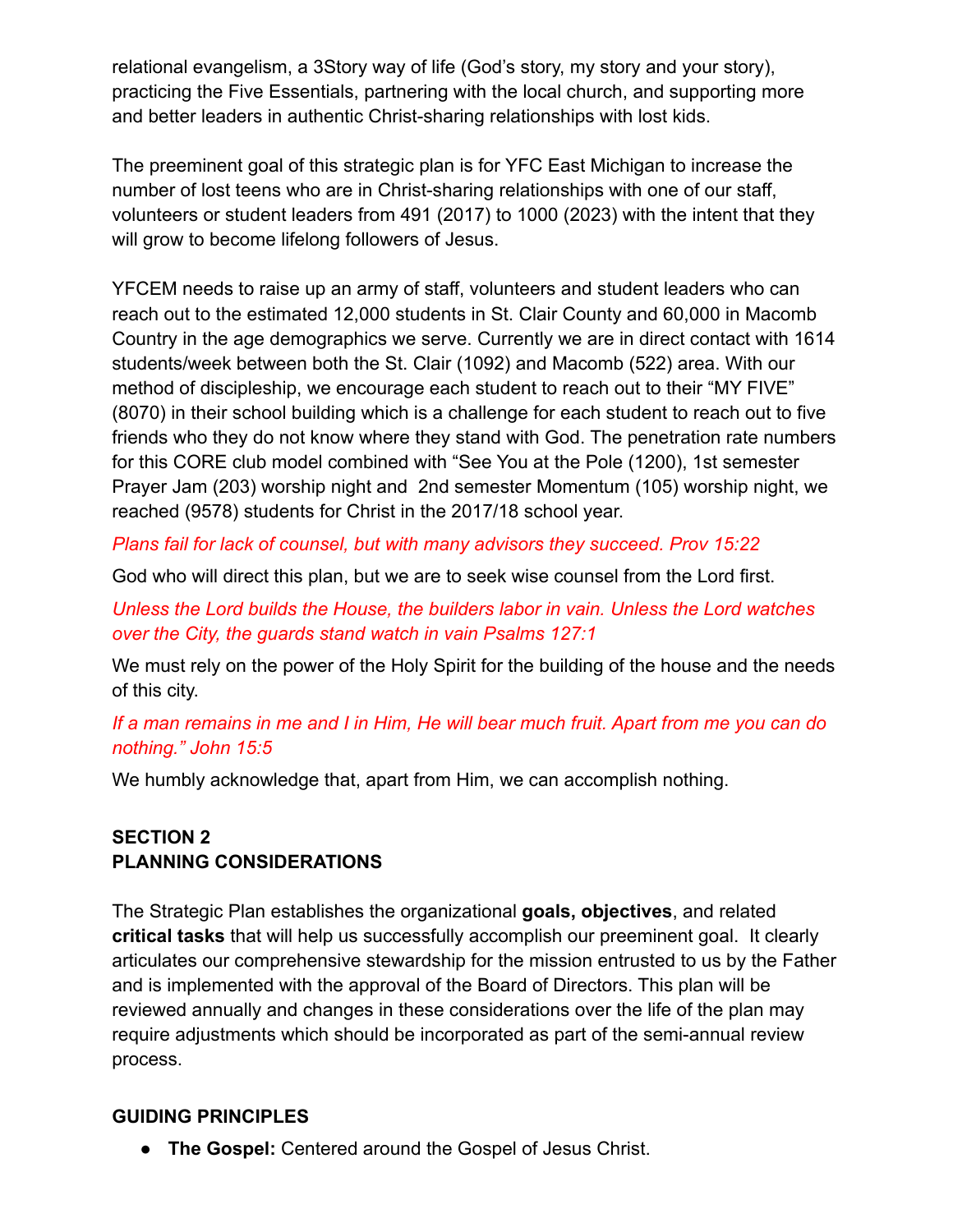- **Our Statement of Faith:** Will guide us in partnering with organizations and volunteers.
- **Utmost integrity in Stewardship:** Faithfully stewarding every resource.
- **The 5 Essentials** Each ministry site will implement Widespread Prayer, Collaborative Community Strategies, Empowering Adults, Loving Relationships and Faithful Bible Teaching.
- **Sustainability:** We will continue current ministry and only pursue new ministry growth that is healthy and sustainable.
- **11-19-year olds:** Our focus.
- **"5 to 1" ratio of students to leaders Campus Life and "8 to 1" ratio Core**sustainable growth and effective relational evangelism.
- **Serving the local Church:** Connecting our club kids to a local church.
- **Excellence:** Will serve with the Biblical expectations of working at whatever we do with all our hearts, as working for the Lord and not for man. (Col 3:23)
- **Commitment to the larger movement of YFC:** We will operate as a part of that larger movement and align our local strategic plan with it accordingly.

# **FACTS**

- YFCEM is a 501(c)(3) non-profit organization.
- YFCEM is a local chapter which is charted through YFC/USA which is recognized by the IRS as an Association of Churches.
- There are 72,027 kids between the ages of 11 and 19 in northern macomb (M-59-North) and St.Clair counties.
- YFCEM overall population is 1,024,716 as of 2015 and 65.6% are NOT affiliated with a church.
- YFCEM is formally governed by a local Board of Directors and Executive Director.
- The 2018/19 budget has been approved as of June 2018. The objectives within this plan will inform all subsequent budgets during the **2018-2023** timeframe.

# **ASSUMPTIONS**

- This will be a "living document" which will be evaluated and revised annually.
- Revenue projections for each fiscal year will be fully realized.
- Leader to youth ratio goal; campus life 1 to 5; Core 1:10
- Cost of new ministry site overall budget divided by site number
- Oversite of ministry sites and volunteers/Staff; currently sites 1 campus Life to 12 Core work towards less sites/staff and/or transition to staff to full time campus life or full time core.
- New staff will be able to gradually raise the necessary funding that will be needed for the sustainability of their ministry with YFCEM.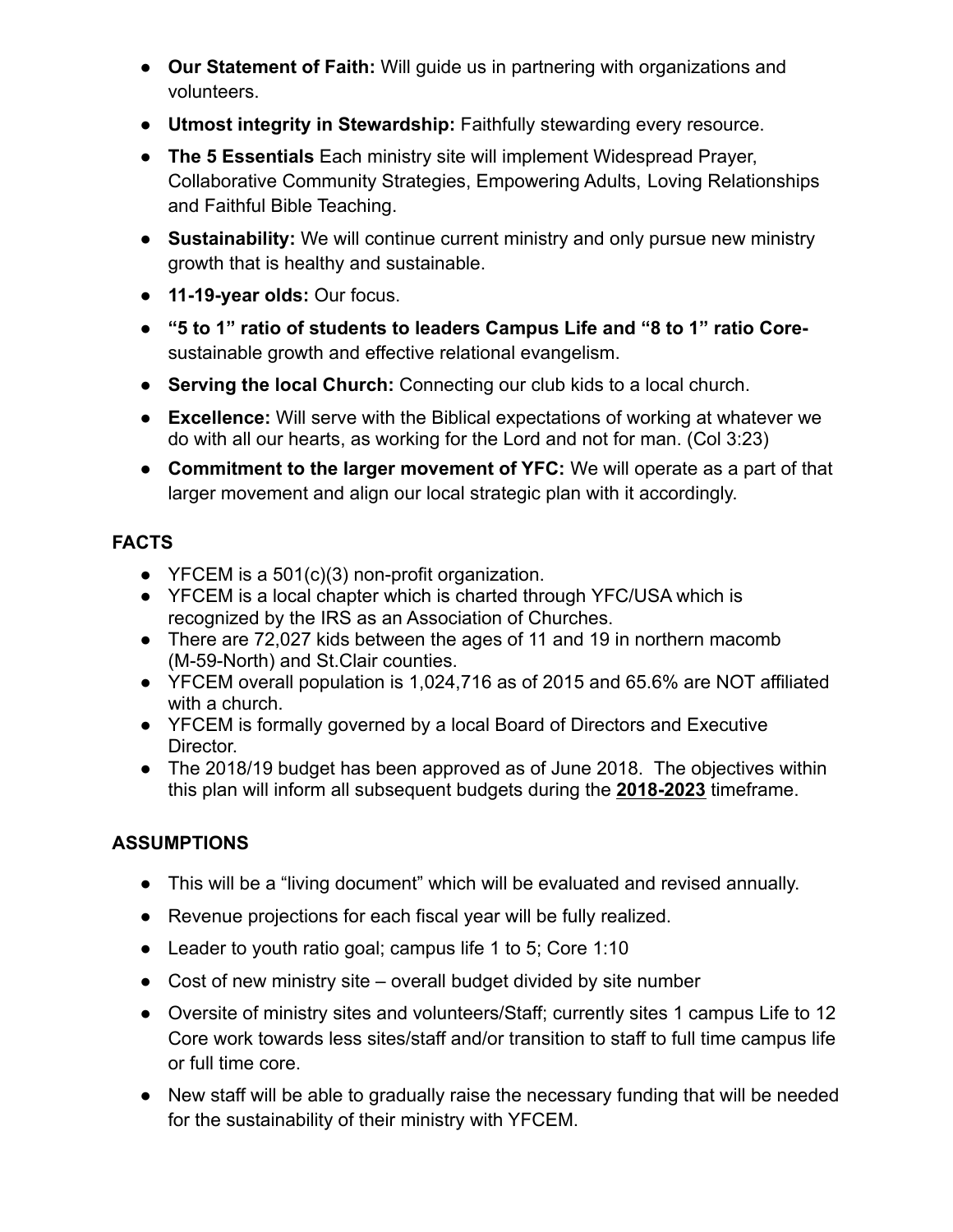## **CONSTRAINTS (A limitation or restriction)**

- We must adhere to all federal and state laws that apply to an organization with 501(c)3 status.
- We must comply with all YFC USA policies and strategic plan.
- We will not waiver from our mission and evangelistic faith.

#### **RESTRAINTS**

- Budgets for each fiscal year covered in the plan will be balanced.
- A Strategic Plan that is not financially viable will not be approved.

#### **SECTION 3: GOALS AND OBJECTIVES**

**PREEMINENT GOAL 1: The Strategic Plan positions Youth for Christ East Michigan to engage 1000 lost 11-19 year olds in "authentic Christ-sharing relationships" with YFC leaders and approximately 12,000 contacts through club attendance, events and see you at the pole by 2023. The preeminent goal of this plan is to reach an ever-increasing number of lost kids. This goal will be reached through the goals, objectives, critical tasks and actions plans that follow.**

**GOAL 2: Positions YFCEM to be healthy structurally (financially and culturally).**

**Objective 1:** YFCEM will attract, keep and empower high capacity leaders.

#### **Critical task 1:**

- Allocate budget resources.
	- Action Plan 1: Establish benefits that would include: vacation, soul care, and flex time, and continue open talks with the board that would work towards health care/savings plan options.

#### **Critical task 2:**

- Utilize national resources
	- Action Plan 2: Tap into our national resources which are provided on Impact, use as needed.

#### **Critical task 3:**

- Budget for training.
	- Action Plan 3: Attend National/Regional/Institute/Local training as needed.

#### **Critical task 4:**

- Schedule times for staff, board and family gatherings.
	- Action Plan 4: Establish activities/outings.

#### **Critical task 5:**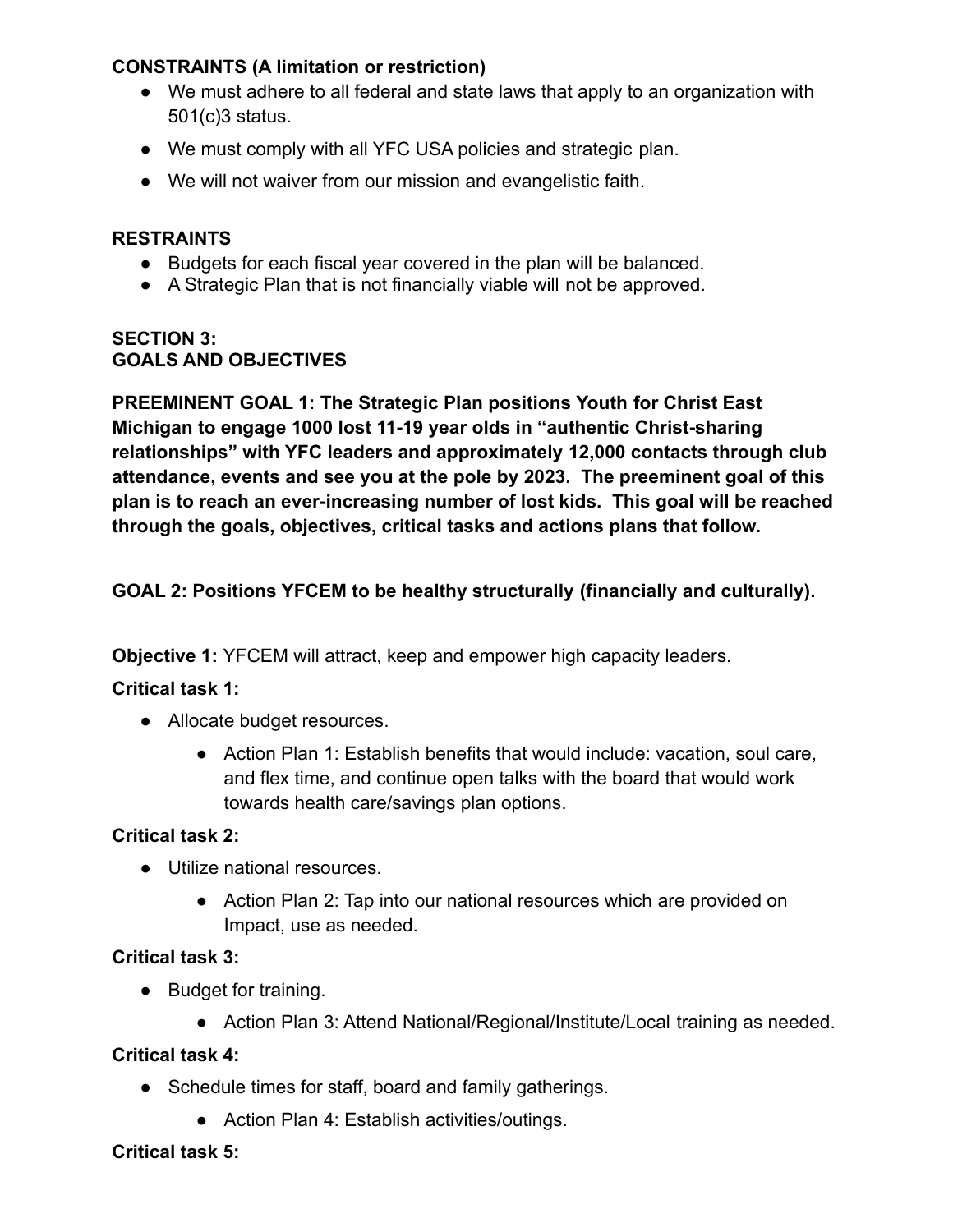- Develop Community Support Team (CST)
	- Action Plan 5: Develop one CST in each county; including prayer partners

## **Critical task 6:**

- Keep all HR resources up to date.
	- Action Plan 6: According to current board policies.

**Objective 2:** An intentional culture shift for certain clubs from hanging out with kids to reaching lost kids.

#### **Critical task 7:**

- Seek and implement national "best practice" and seek support when needed.
- Action Plan 7: Set up meetings as necessary and utilize impact tracking program provided.

## **Critical task 8:**

- Keep a pulse on the current needs of each city we serve and how this directly impacts the specific ministry needs of each site and the needs of that site.
	- Action Plan 8: Attend local pastor and youth pastor forums
	- Action Plan 9: Communicate with like-minded ministries.

**GOAL 3: Position YFCEM to follow YFC national "best practices" for both growth in attendance and depth of relationship (coach to kid) in current and new ministry sites.**

**Objective 3**: Where YFCEM maximizes best practices for growth we will utilize the National YFC team and resources they provide.

#### **Critical task 9:**

- Reach lost souls
	- Action Plan 10: Utilize the MY FIVE cards directors will expect and inspect this process.
	- Action Plan 11: Set up relational ministry activities (RMA's) to go deeper in "authentic Christ sharing relationships".

## **Critical task 10:**

- Pace our club time (share, pray, discover).
	- Action Plan 12: Utilize coaches standard of expectation sheet & club pacing guide.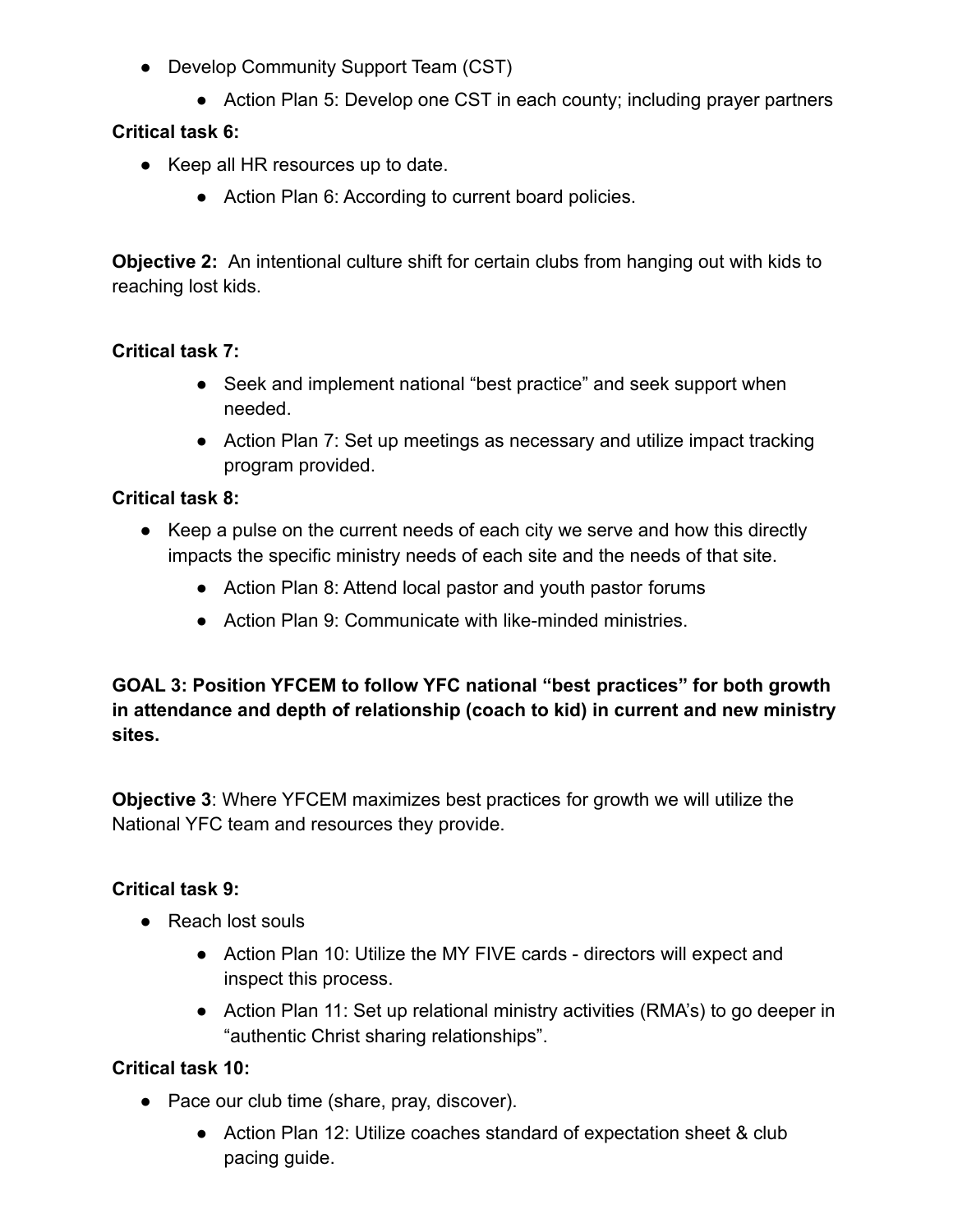● Action Plan 13: Utilize resources provide on national Impact site.

## **Critical task 11:**

- Ministry Director Accountability
	- Action Plan 14: Submit a quarterly monitoring assessment sheet that would show a rotational schedule of one on one meetings with coaches and other volunteers.

## **Critical task 12:**

- Camp
	- Action Plan 15: Take kids to YFC Camp who have shown relational interest in Jesus at our clubs.

## **Critical task 13:**

- Add Core/Campus Life
	- Action Plan16: Switch certain Core sites to Campus Life sites in a systematic manner (per budget).

## **GOAL 4: Position YFCEM to be a more effective ministry through volunteerism and student leader development**

**Objective 4**: Increase the number of adult volunteers and student leaders. Provide the necessary training that would provide the greatest impact with staff, volunteers and student leaders.

## **Critical task 14:**

- Create church presentations for volunteer and funding needs.
	- Action Plan 17: Create marketing materials that clearly communicate the message of YFCEM that would emphasis the need for volunteerism.

## **Critical task 15:**

- Increase our current ratio of adult volunteers to students who attend our Core/Campus Life clubs fully with a higher ratio of adult volunteers and student leaders to the actual students who are attending clubs.
	- Action Plan 18: Continue to utilize non-paid staff as volunteers.
	- Action Plan 19: Enlist YFCEM alumni to be ministry leaders and recruiters of ministry leaders.
	- Action Plan 20: Develop a training schedule to fully equip adult volunteer leaders.

## **Critical task 16:**

● Strategically add Core and Campus Life groups, one at a time.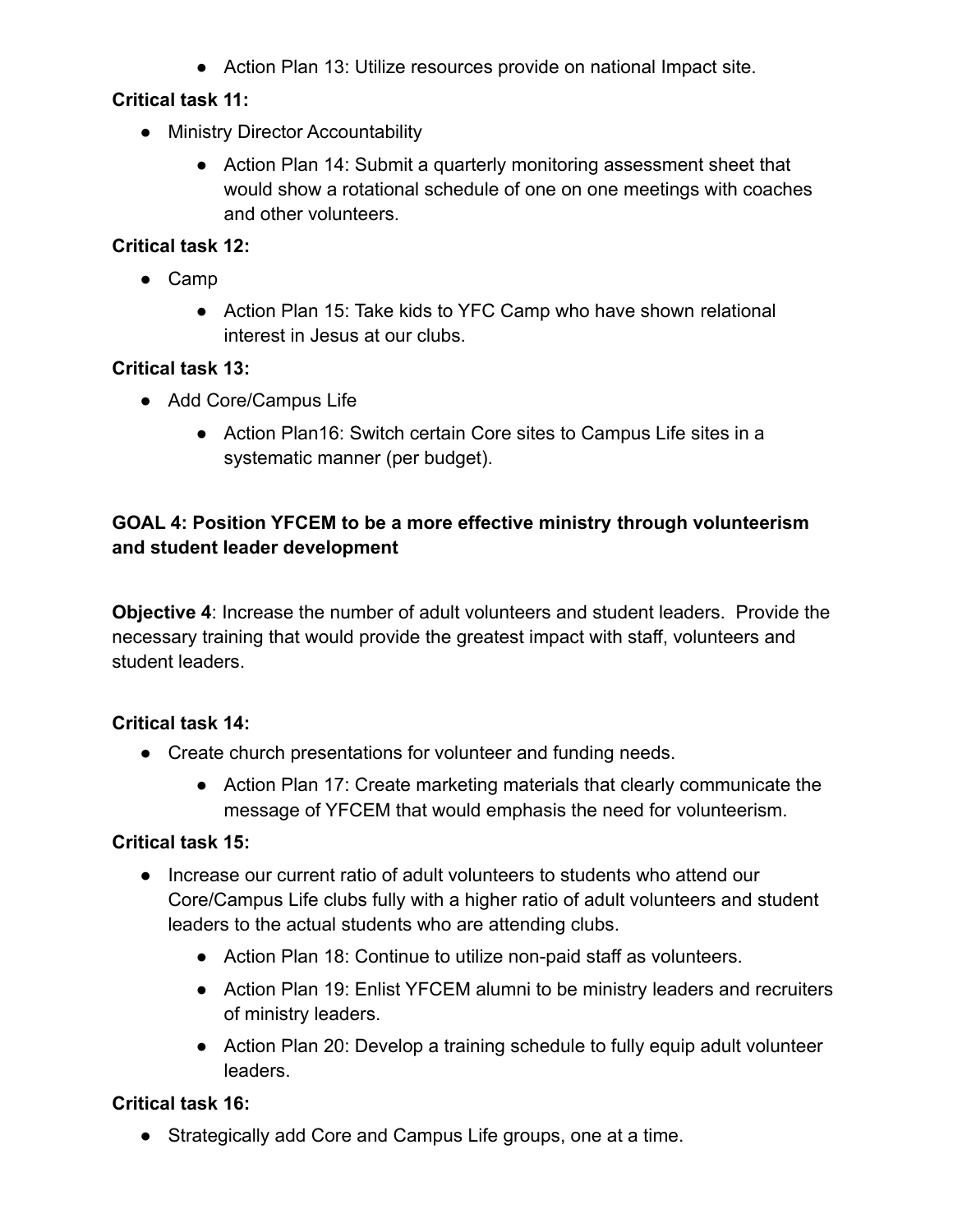● Action Plan 21: Grow the current clubs we have with full implementation.

## **Critical task 17:**

- Establish non-paid Intern Program
	- Action Plan 22: Project based as determined by the current needs of the chapter.

**GOAL 5:** Position YFCEM to implement a donor development/funding model. The goal is to increase our operating budget by 10% each year for the next five years, which will ensure sustainable ministry growth.

## **Objective 5: Implement QuickBooks software**

## **Critical task 18**:

Transfer donor database to the new software system.

- Action Plan 23: Upload all existing donors to the new software.
- Action Plan 24: Identify/contact donors who have stopped giving and seek to re-engage.

## **Critical task 19:**

Implement a process for retaining and growing existing donor relationships.

- Action Plan 25: Obtain and review "best practices" of schedule for donor connections from other chapters.
- Action Plan 26: Modify and implement the process.

## **Critical task 7:**

Implement a process for identifying new potential donors (church visits, existing donor referrals, etc.).

- Action Plan 27: Implement a plan for continued church visits.
- Action Plan 28: Utilize existing donor relationships to share YFC with at least one other person.

**Objective 6:** Evaluate success of current funding methods

#### **Critical task 20:**

Seek out other methods that would better position our chapters needs currently and for growth.

- Action Plan 29: Obtain and review "best practices" from other chapter's.
- Action Plan 30: Modify and implement funding methods identified.

#### **SECTION 4: ENABLING EXECUTION**

In order to execute this plan by 2023 we will need to hire two additional ministry directors and an additional part time support staff administrative assistant to service the ministry directors and be gifted in marketing (newsletters, events, and web). This is turn would increase the funding needed from 229,380 to 355,446. This funding needs to be seen as a fluid budget as we will need to allocate more funds toward student activities. We at this time are not interested in funding any facility but utilize our community connections in order to run clubs at a minimal cost to our chapter. This endeavor will only be accomplished by our ability of our ministry directors to help raise support